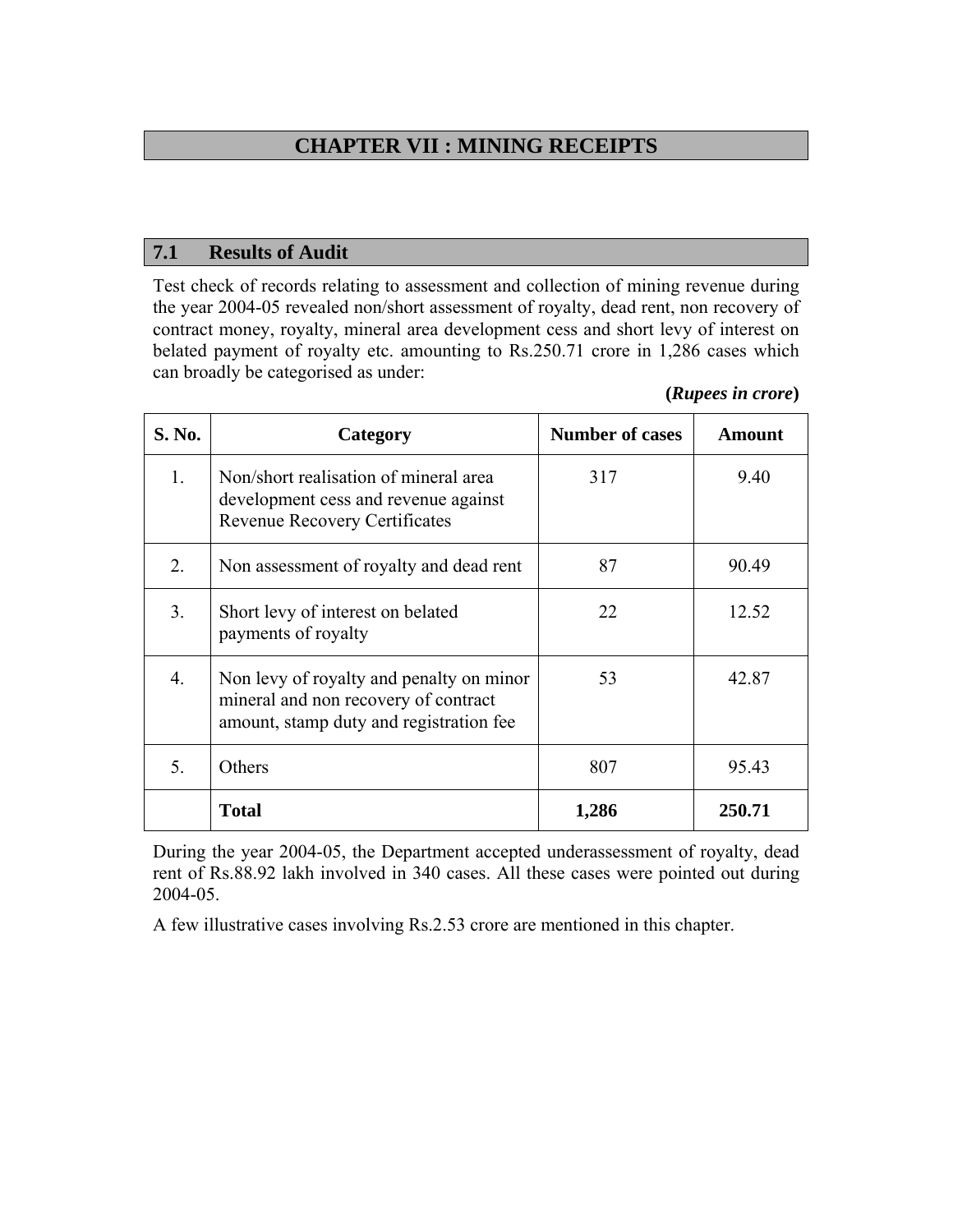### **7.2 Non levy of interest and process expenses**

According to Mines and Mineral (Development and Regulation) Act, (MMDR Act), 1957 and Mineral Concession Rules, 1960, if any rent, royalty, fee and other sum is due as arrear for payment to the State Government, the lessee is liable to pay simple interest at the rate of 24 *per cent* per annum on arrears from sixtieth day of the expiry of the stipulated date until payment of such royalty, fee or other sum etc. Under the provisions of *Lokdhan Adhiniyam,* 1987 and notification issued on 23 March 1995 by the Directorate, Institutional Finance, the banking authority which issues RRC is responsible for paying the cost of process expenses at the rate of three *per cent* of the principal amount recovered and depositing it into the treasury by challan.

 $\mathcal{L}_\mathcal{L} = \mathcal{L}_\mathcal{L} = \mathcal{L}_\mathcal{L} = \mathcal{L}_\mathcal{L} = \mathcal{L}_\mathcal{L} = \mathcal{L}_\mathcal{L} = \mathcal{L}_\mathcal{L} = \mathcal{L}_\mathcal{L} = \mathcal{L}_\mathcal{L} = \mathcal{L}_\mathcal{L} = \mathcal{L}_\mathcal{L} = \mathcal{L}_\mathcal{L} = \mathcal{L}_\mathcal{L} = \mathcal{L}_\mathcal{L} = \mathcal{L}_\mathcal{L} = \mathcal{L}_\mathcal{L} = \mathcal{L}_\mathcal{L}$ 

Test check of records of mining offices, Morena and Vidisha revealed that though Revenue Recovery Certificates (RRCs) on arrear of royalty of Rs.1.04 crore outstanding on March 2004 were issued to defaulters, interest of Rs.1.78 crore and process expenses of Rs.0.03 crore as leviable were not included in RRCs. This resulted in non levy of interest including process expenses amounting to Rs.1.81 crore.

After this was pointed out in audit the Department admitted the facts. However, reasons for non inclusion of the amounts in RRCs and action taken to recover the same were not intimated.

The matter was reported to the Government in December 2004; their reply had not been received (December 2005).

### **7.3 Non levy of dead rent**

According to MMDR Act, the holder of mining lease, whether granted before or after the commencement of the MMDR Act, shall notwithstanding anything contained in the instruments of lease or in any other law for the time being in force, pay to the State Government every year, dead rent at such rate as may be specified in the third schedule for all the areas included in the instrument of lease. If dead rent was not paid within stipulated date, interest at the rate of 24 *per cent* is also leviable.

Test check of records of mining office Shahdol and Diamond Officer Panna revealed between September 2004 and January 2005 that dead rent for the period from 1999 to 2004 amounting to Rs.33.04 lakh was outstanding from lessee. In addition, interest amounting to Rs.9.30 lakh was also leviable on the outstanding amount. The Department had not taken any action for recovery. This resulted in non realisation of revenue amounting to Rs. 42.34 lakh.

After this was pointed out in audit (between September 2004 and January 2005) Mining Officer Shahdol and Diamond Officer Panna stated between September 2004 and January 2005 that action would be taken and intimated to audit. Further progress of action taken had not been received (December 2005).

The matter was reported to the Government in December 2004 and March 2005; their reply had not been received (December 2005).